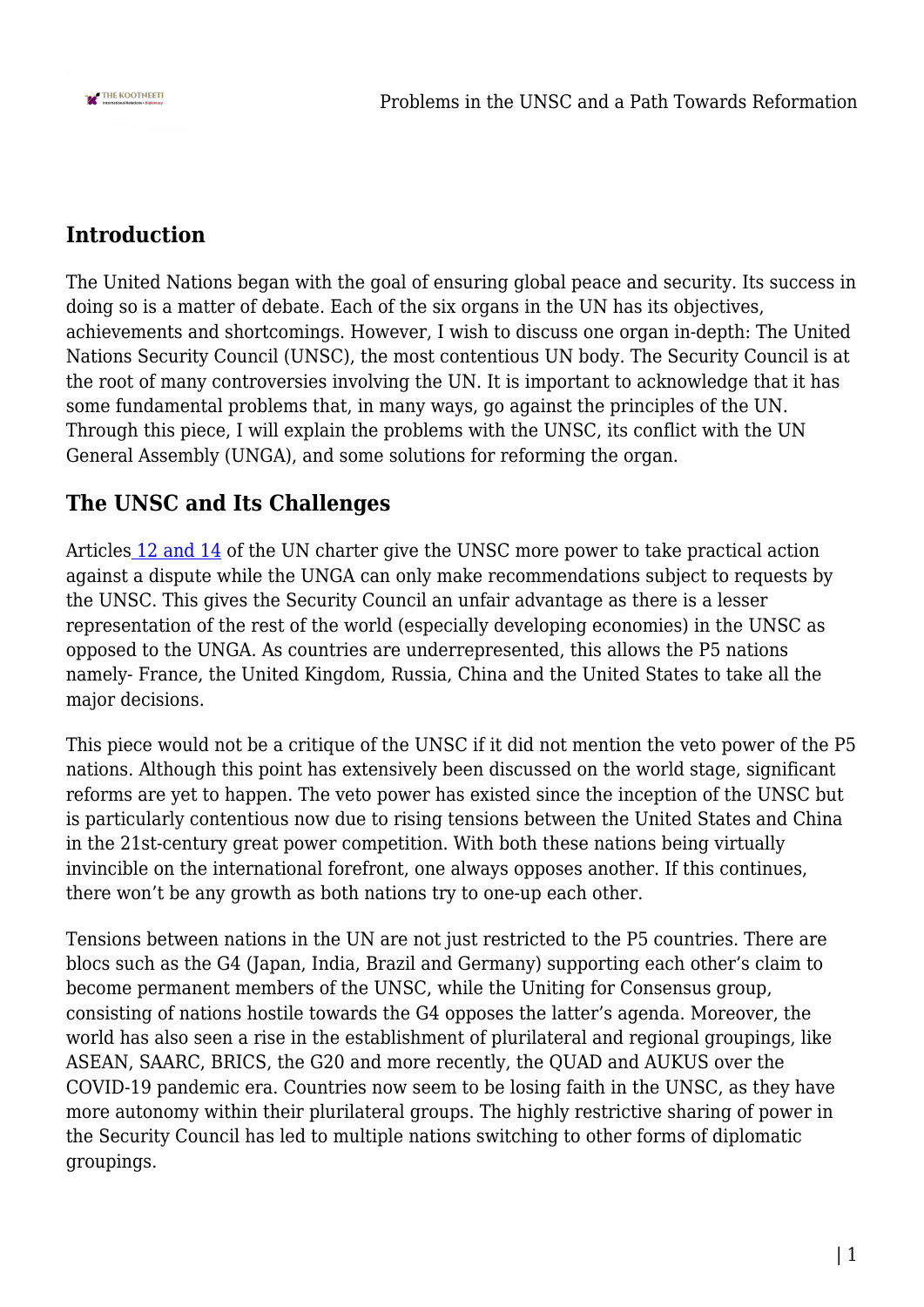

The P5 here has the advantage of perpetual membership in the UNSC, but non-permanent members are elected every two years on a rotational basis. The issue here lies in the term limit. The point here is that the significant threats that the world faces such as climate change, nuclear deterrence, terrorism and pandemics to name a few, are all problems that the world will face in the long run. As the UNSC makes itself to be the core organ that works toward these issues, the nations at these seats need more time to discuss these issues and make their contributions. Quick changes in non-permanent membership could lead to instability as different nations with varying interests are inducted every two short years. When non-permanent members have more time in the council, their ideas are better expressed.



## **Reforming the UNSC**

The UNSC and UNGA are both closely linked organs of the UN. But the provisions of Articles 12 and 14, have made the UNSC more powerful despite having limited global representation. This has led to contention between both bodies. With the power of veto, the P5 can influence any major decision. Although the GA has the power to intervene when there is a lack of consensus in the UNSC by enforcing [Resolution 377](https://ask.un.org/faq/177134), the P5 nations,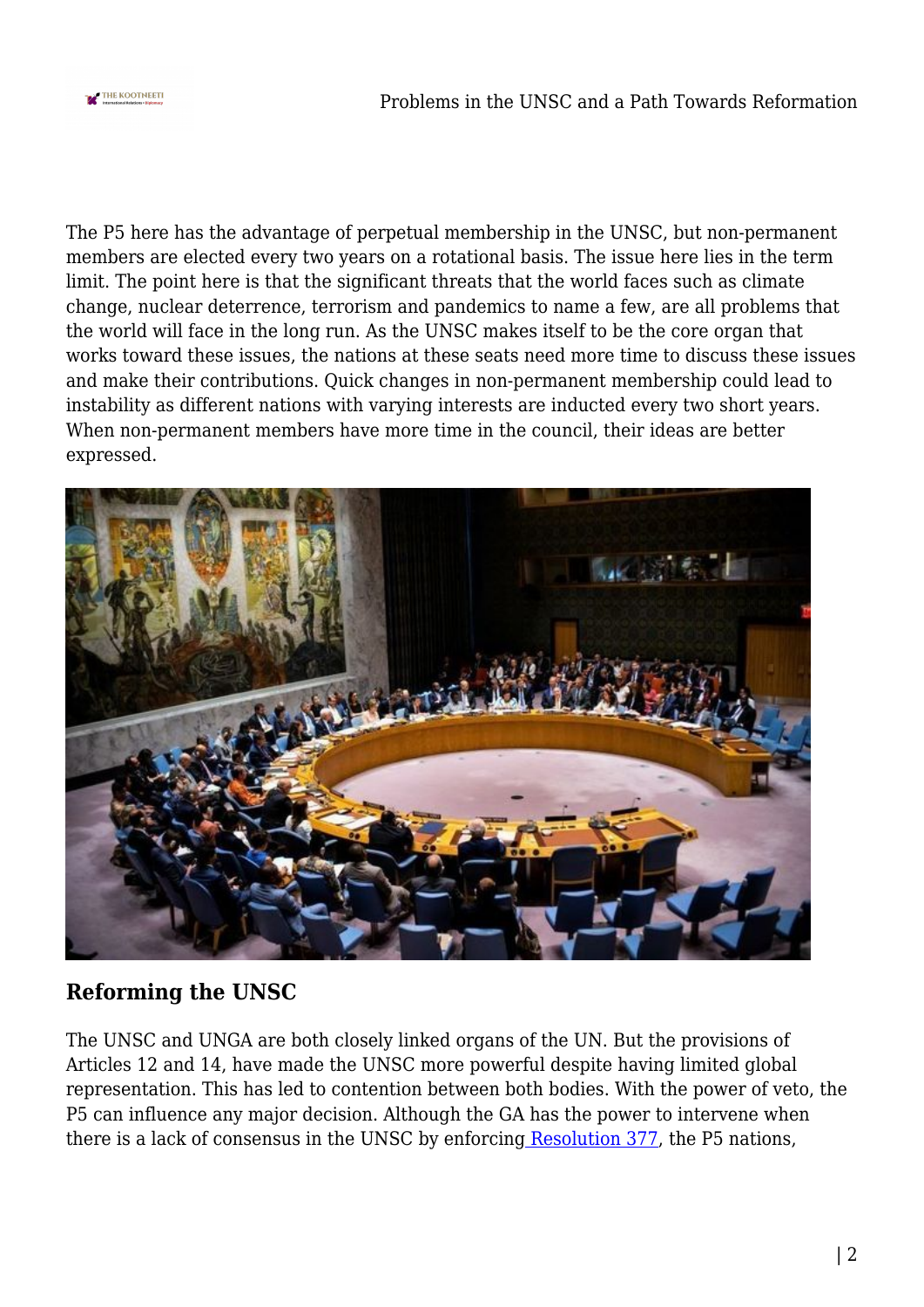

particularly the US, [engage in vote-buying](https://voxeu.org/article/buying-votes-un-security-council) by promising financial assistance to countries in return for support at the UN. A way of preventing this and improving coordination between the UNSC and UNGA is for nations for specific blocs to come together and act in the interests of their region. Instead of looking at it from an individual nation's perspective, UN members representing each other's interests through their blocs will also have more collective power. This also gives developing/emerging economies of the world a chance to represent their respective blocs in opposing any malpractice in the UN.

The veto power of the P5 nations leads to many other underlying problems, such as a lack of consensus in the committee and the P5 taking all the decisions on behalf of the entire council. Although there have been attempts at reforms, things remain the same. It is especially important to address this issue now due to the continued rise of the emerging economies of the world. While the P5 nations are still powerful, countries within the G4 are experiencing economic growth despite the COVID-19 pandemic.

For instance, India's GDP increased to [20.1% in the first quarter of FY22](https://www.business-standard.com/article/economy-policy/india-s-gdp-growth-accelerates-to-20-1-in-q1fy22-on-low-base-121083100995_1.html). The outcome of the G4 meeting in 2021 was its members [reaffirming their support](https://economictimes.indiatimes.com/news/international/world-news/indispensable-to-reform-un-security-council-make-it-more-legitimate-representative-g4-nations/articleshow/86446634.cms) for each other, as the group slowly regains traction. The solution to preventing further conflict is to introduce a 'conditional veto' for the P5 nations. This will allow for a member vetoing an idea to change specific parts of a resolution if they wish so while the core aspects of the document are voted upon lawfully so that no P5 nation holds absolute power, and the time-consuming process of invoking Resolution 377 can be avoided.

Although the permanence of membership in the UNSC is a topic that has been debated, another aspect requiring reform is the duration of the presidency in the UNSC. This is particularly important now as India is a non-permanent member. For instance, the US withdrawal from Afghanistan has stirred a great uproar in the international sphere. At the time, India was the president of the UNSC and adopte[d Resolution 2593](https://www.ndtv.com/world-news/under-indias-presidency-un-security-councils-resolution-on-afghanistan-2525489) calling for the Taliban not to use Afghan territory to threaten nations and to organize the safe departure of Afghans and foreign nationals from Afghanistan. This situation is of great importance to India's national interests as Afghanistan is an important regional partner.

By assuming the presidency, India was able to assert itself well and played a pivotal role in passing the resolution despite being a non-permanent member. However, the term of the presidency in the UNSC is only one month for each member. If the presidency changes, especially in times of crisis, there are different nations, with different interests leading the council. Differentiating between national and global interests becomes a hard task. Therefore, extending the term of the presidency (in addition to extending the nonpermanent membership), to at least a quarter or six months, would allow even the non-